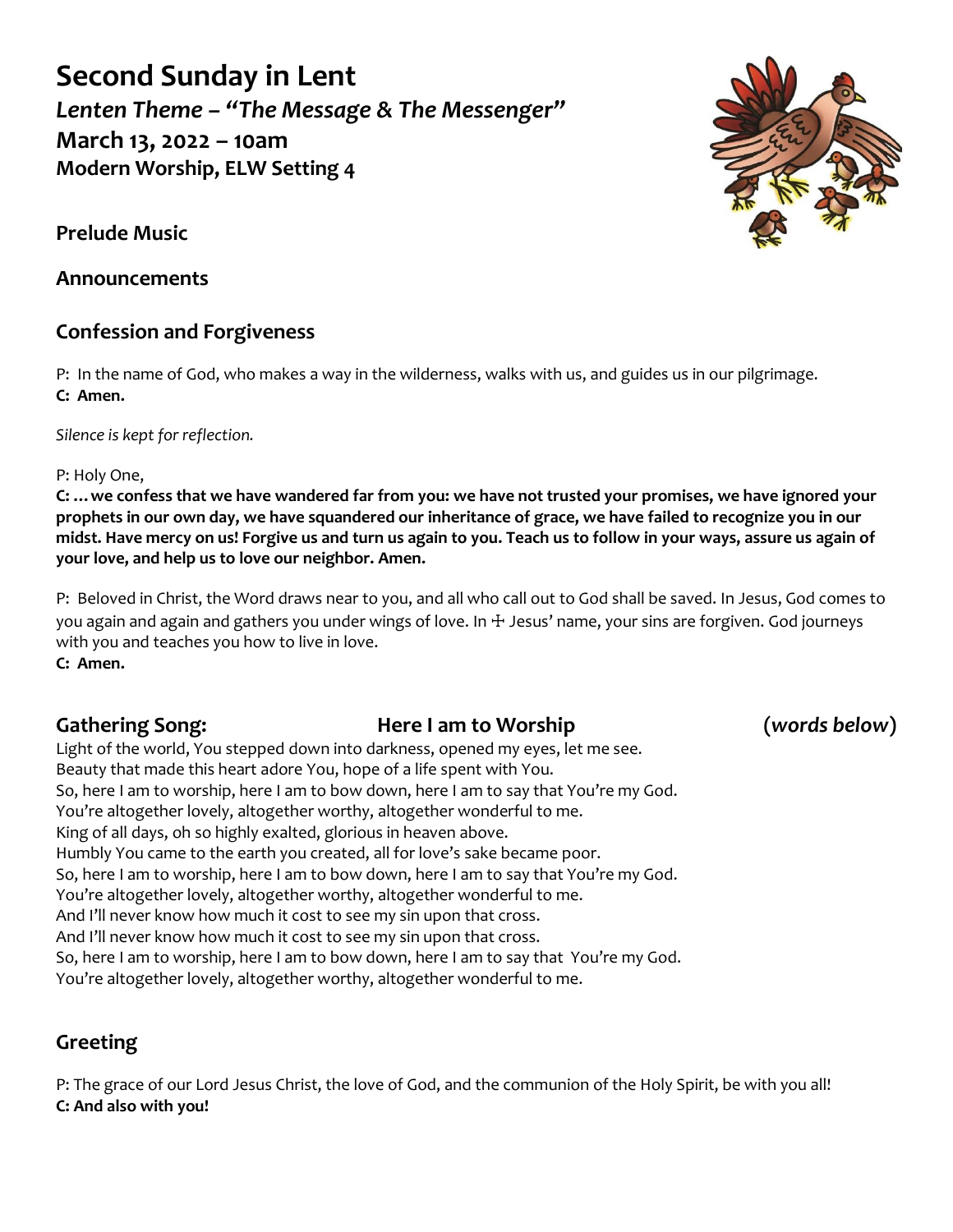## **Kyrie**

A: In peace, let us pray to the Lord. **C: Lord, have mercy.**

A: For the peace from above, and for our salvation, let us pray to the Lord. **C: Lord, have mercy.**

A: For the peace of the whole world, for the well-being of the church of God, and for the unity of all, let us pray to the Lord. **C: Lord have mercy.**

A: For this holy house, and for all who offer here their worship and praise, let us pray to the Lord.

### **C: Lord have mercy.**

A: Help, save, comfort, and defend us, gracious Lord. **C: Amen.**

## **Prayer of the Day**

A: Let us pray together,

**C: God of the covenant, in the mystery of the cross you promise everlasting life to the world. Gather all peoples into your arms, and shelter us with your mercy, that we may rejoice in the life we share in your Son, Jesus Christ, our Savior and Lord, who lives and reigns with you and the Holy Spirit, one God, now and forever. Amen.**

## **First Reading: Genesis 15:1-12, 17-18 –** *"The Message" Translation*

*God promises a childless and doubting Abram that he will have a child, that his descendants will be as numerous as the stars, and that the land of Canaan will be their inheritance. Abram's trust in God is sealed with a covenant-making ceremony, a sign of God's promise.*

1 After all these things, this word of God came to Abram in a vision: "Don't be afraid, Abram. I'm your shield. Your reward will be grand!" 2 Abram said, "God, Master, what use are your gifts as long as I'm childless and Eliezer of Damascus is going to inherit everything?" 3 Abram continued, "See, you've given me no children, and now a mere house servant is going to get it all." 4 Then God's Message came: "Don't worry, he won't be your heir; a son from your body will be your heir." 5 Then he took him outside and said, "Look at the sky. Count the stars. Can you do it? Count your descendants! You're going to have a big family, Abram!" 6 And he believed! Believed God! God declared him "Set-Right-with-God." 7 God continued, "I'm the same God who brought you from Ur of the Chaldees and gave you this land to own." 8 Abram said, "Master God, how am I to know this, that it will all be mine?" 9 God said, "Bring me a heifer, a goat, and a ram, each three years old, and a dove and a young pigeon." 10 He brought all these animals to him, split them down the middle, and laid the halves opposite each other. But he didn't split the birds. 11 Vultures swooped down on the carcasses, but Abram scared them off. 12 As the sun went down a deep sleep overcame Abram and then a sense of dread, dark and heavy. 17 When the sun was down and it was dark, a smoking firepot and a flaming torch moved between the split carcasses. 18 That's when God made a covenant with Abram: "I'm giving this land to your children, from the Nile River in Egypt to the River Euphrates in Assyria -

### L: The Word of the Lord

**C: Thanks be to God**

## **Psalm: Psalm 27 –** *"The Message" Translation*

1 Light, space, zest - that's God! So, with him on my side I'm fearless, afraid of no one and nothing.

**2 When vandal hordes ride down ready to eat me alive, Those bullies and toughs fall flat on their faces.** 

3 When besieged, I'm calm as a baby. When all hell breaks loose, I'm collected and cool.

### **4 I'm asking God for one thing, only one thing: To live with him in his house my whole life long. I'll contemplate his beauty; I'll study at his feet.**

5 That's the only quiet, secure place in a noisy world, The perfect getaway, far from the buzz of traffic.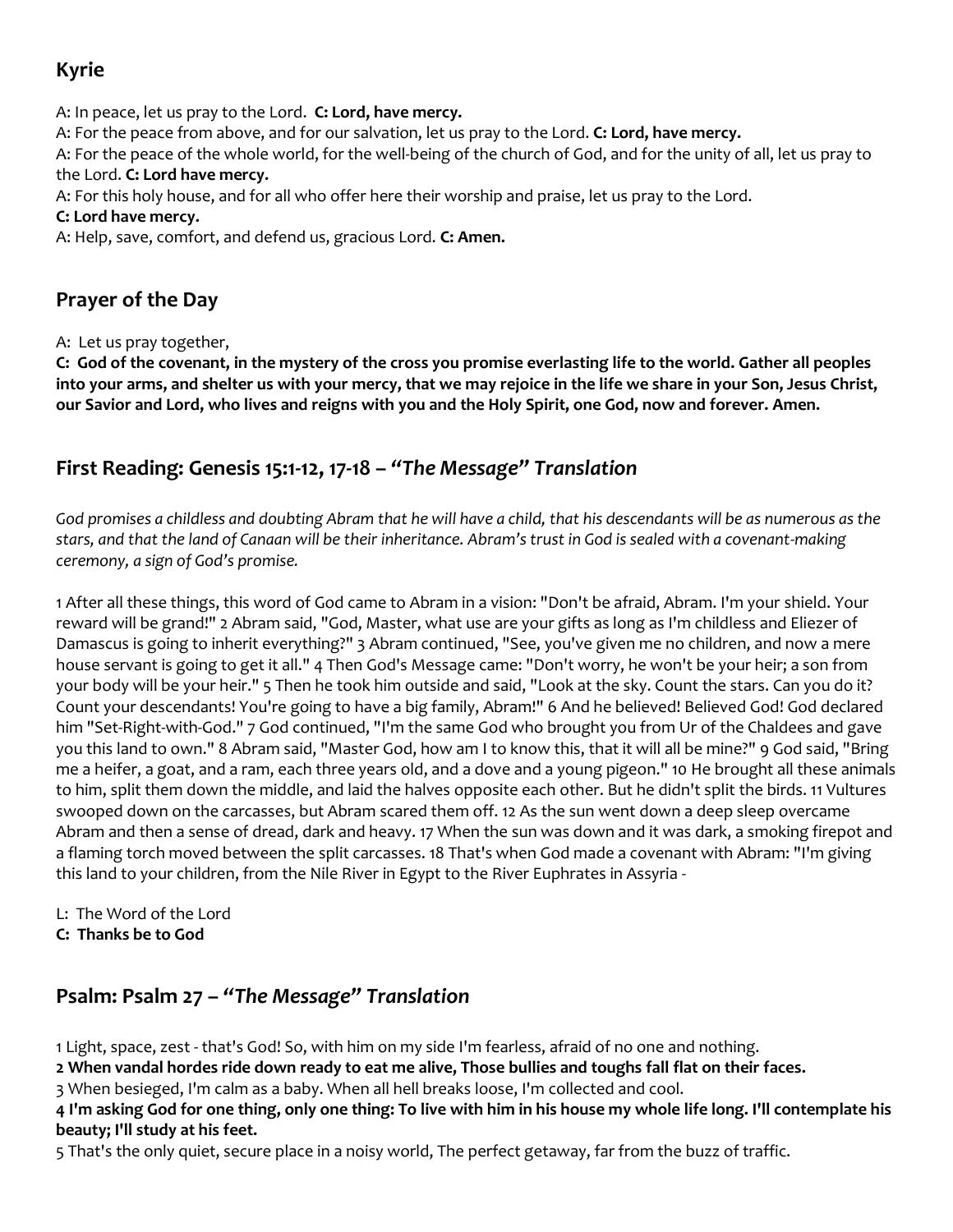**6 God holds me head and shoulders above all who try to pull me down. I'm headed for his place to offer anthems that will raise the roof! Already I'm singing God-songs; I'm making music to God.** 

7 Listen, God, I'm calling at the top of my lungs: "Be good to me! Answer me!"

**8 When my heart whispered, "Seek God," my whole being replied, "I'm seeking him!"** 

9 Don't hide from me now! You've always been right there for me; don't turn your back on me now. Don't throw me out, don't abandon me; you've always kept the door open.

**10 My father and mother walked out and left me, but God took me in.** 

11 Point me down your highway, God; direct me along a well-lighted street; show my enemies whose side you're on.

**12 Don't throw me to the dogs, those liars who are out to get me, filling the air with their threats.** 

13 I'm sure now I'll see God's goodness in the exuberant earth.

**14 Stay with God! Take heart. Don't quit. I'll say it again: Stay with God.** 

## **Gospel Acclamation: Hear Our Prayer** *ELW 178*

Hear our prayer, hear our prayer, Lord, make us whole: peach to all people, hope for each soul God of Grace, in this place, hear now our prayer.

## **Gospel: Luke 13:31-35 –** *"The Message" Translation*

*Neither Herod's plotting nor Jerusalem's resistance to maternal love will deter Jesus from his sacrificial mission.*

*P: A reading from… C: Glory to You, O Lord.*

31 Just then some Pharisees came up and said, "Run for your life! Herod's on the hunt. He's out to kill you!" 32 Jesus said, "Tell that fox that I've no time for him right now. Today and tomorrow I'm busy clearing out the demons and healing the sick; the third day I'm wrapping things up. 33 Besides, it's not proper for a prophet to come to a bad end outside Jerusalem. 34 Jerusalem, Jerusalem, killer of prophets, abuser of the messengers of God! How often I've longed to gather your children, gather your children like a hen, Her brood safe under her wings - but you refused and turned away! 35 And now it's too late: You won't see me again until the day you say, 'Blessed is he who comes in the name of God.'"

P: The Gospel of the Lord. **C: Praise to you, O Christ.**

**Sermon** *Pastor Paul Busekist*

**Song of the Day: Thy Holy Wings** *ELW 613*

### **Nicene Creed**

**We believe in one God, the Father, the Almighty, maker of heaven and earth, of all that is, seen and unseen.**

**We believe in one Lord, Jesus Christ, the only Son of God, eternally begotten of the Father, God from God, Light from Light, true God from true God, begotten, not made, of one Being with the Father; through him all things were made. For us and for our salvation he came down from heaven, was incarnate of the Holy Spirit and the virgin Mary and became truly human. For our sake he was crucified under Pontius Pilate; he suffered death and was buried. On the third day he rose again in accordance**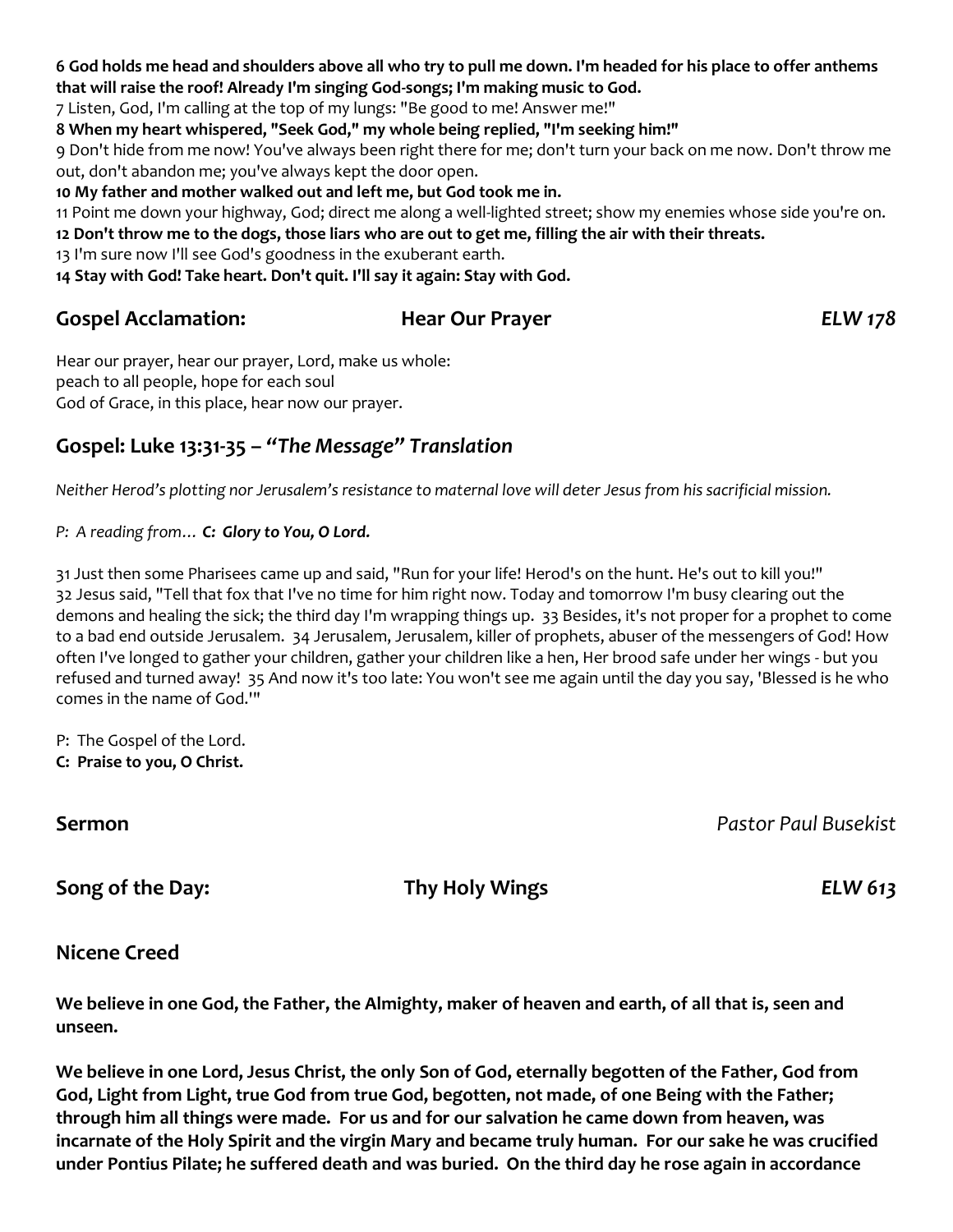**with the scriptures; he ascended into heaven and is seated at the right hand of the Father. He will come again in glory to judge the living and the dead, and his kingdom will have no end.**

**We believe in the Holy Spirit, the Lord, the giver of life, who proceeds from the Father and the Son, who with the Father and the Son is worshiped and glorified, who has spoken through the prophets. We believe in one holy catholic and apostolic church. We acknowledge one baptism for the forgiveness of sins. We look for the resurrection of the dead, and the life of the world to come. Amen.**

## **Prayers of the Church / Sign of the Peace**

**Offering** *(encouraged for before or after service, using vase only and not ushers)*

## **Offering Prayer**

### A: Let us pray.

**C: Extravagant God, you have blessed us with the fullness of creation. Now we gather at your feast where you offer us the food that satisfies. Take and use what we offer here, come among us, and feed us with the body and blood of Christ, in whose name we pray. Amen.**

## **Words of Institution**

### **Lord's Prayer**

**Our Father, who art in heaven, hallowed be thy name, thy kingdom come, thy will be done, on earth as it is in heaven. Give us this day our daily bread; and forgive us our trespasses, as we forgive those who trespass against us; and lead us not into temptation, but deliver us from evil. For thine is the kingdom, and the power, and the glory, forever and ever. Amen.**

## **Communion**

| <b>Communion Songs:</b> | Bless Now, O God, The Journey | <b>ELW 326</b> |
|-------------------------|-------------------------------|----------------|
|                         | Jesus, Keep Me Near the Cross | <b>ELW 335</b> |

## **Final Blessing**

P: You are children of God, anointed with the oil of gladness and strengthened for the journey. Almighty God, motherly, majestic, and mighty,  $+$  bless you this day and always. **C: Amen.**

## **Sending Song: Forever Reign (***words below***)**

You are good, You are good, when there's nothing good in me. You are love, You are love, on display for all to see. You are light, You are light, when the darkness closes in. You are hope, You are hope, You have covered all my sin. You are peace, You are peace, when my fear is crippling. You are true, You are true, even in my wandering. You are joy, You are joy, You're the reason that I sing. You are life, You are life in You death has lost its sting. Oh, I'm running to Your arms, I'm running to Your arms. The riches of Your love will always be enough. Nothing compares to Your embrace. Light of the world, forever reign.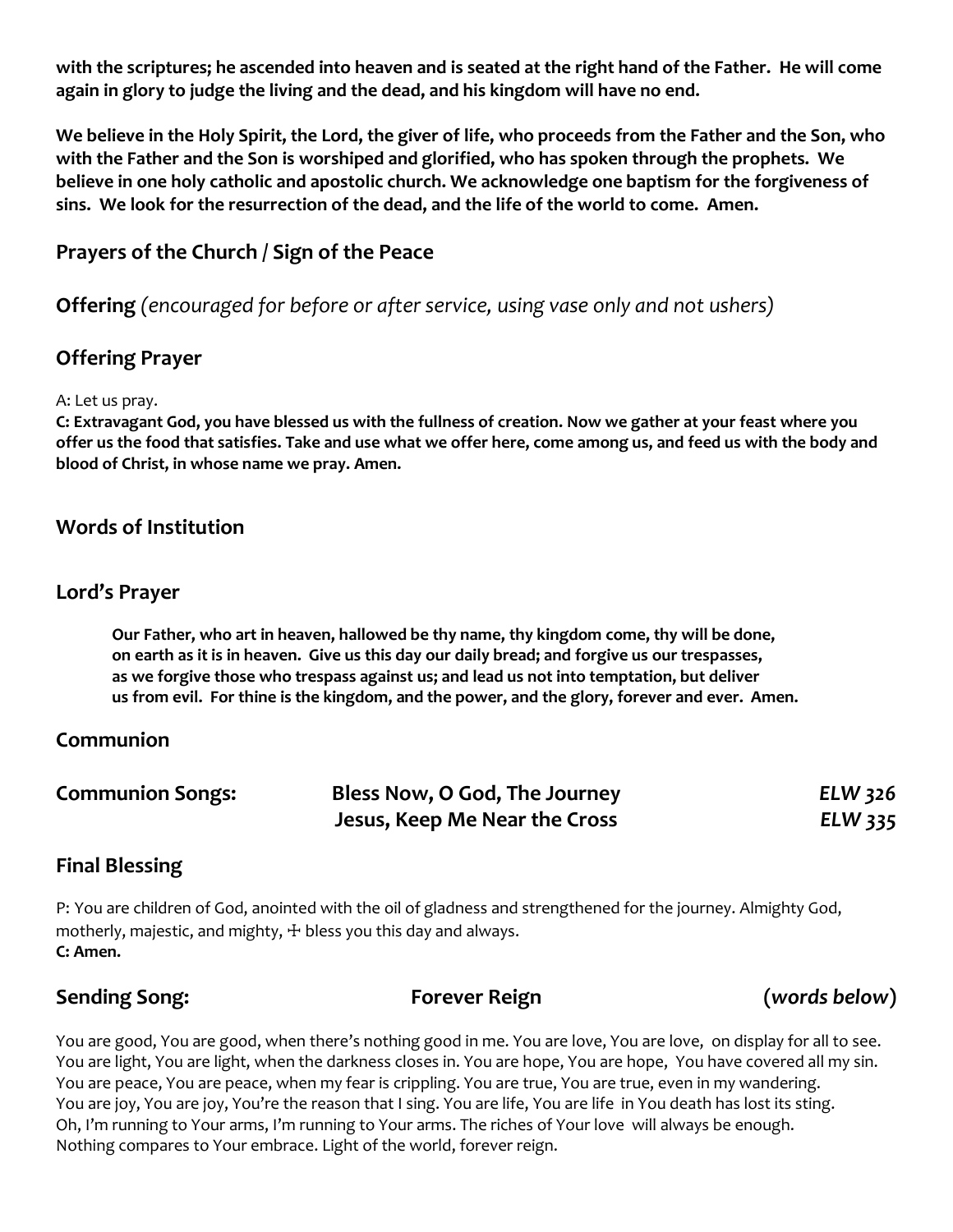You are more, You are more, than my words will ever say. You are Lord, You are Lord, all creation will proclaim. You are here, You are here, in Your presence I'm made whole. You are God, You are God, of all else I'm letting go. Oh, I'm running to Your arms, I'm running to Your arms. The riches of Your love will always be enough. Nothing compares to Your embrace. Light of the world, forever reign.

Oh, I'm running to Your arms, I'm running to Your arms. The riches of Your love will always be enough. Nothing compares to Your embrace. Light of the world, forever reign.

My heart will sing, no other Name. Jesus. Jesus.

My heart will sing, no other Name. Jesus. Jesus.

Oh, I'm running to Your arms, I'm running to Your arms. The riches of Your love will always be enough. Nothing compares to Your embrace. Light of the world, forever reign.

## **Dismissal**

A: Go in peace. Jesus meets you on the way.

**C: Thanks be to God.**

### **Alternate NRSV Lesson/Gospel Translations**

## **First Reading: Genesis 15:1-12, 17-18**

<sup>1</sup>After these things the word of the Lord came to Abram in a vision, "Do not be afraid, Abram, I am your shield; your reward shall be very great." <sup>2</sup>But Abram said, "O Lord God, what will you give me, for I continue childless, and the heir of my house is Eliezer of Damascus?" <sup>3</sup>And Abram said, "You have given me no offspring, and so a slave born in my house is to be my heir." <sup>4</sup>But the word of the Lord came to him, "This man shall not be your heir; no one but your very own issue shall be your heir." <sup>5</sup>He brought him outside and said, "Look toward heaven and count the stars, if you are able to count them." Then he said to him, "So shall your descendants be." <sup>6</sup>And he believed the Lord; and the Lord reckoned it to him as righteousness. <sup>7</sup>Then he said to him, "I am the Lord who brought you from Ur of the Chaldeans, to give you this land to possess." <sup>8</sup>But he said, "O Lord God, how am I to know that I shall possess it?" <sup>9</sup>He said to him, "Bring me a heifer three years old, a female goat three years old, a ram three years old, a turtledove, and a young pigeon." <sup>10</sup>He brought him all these and cut them in two, laying each half over against the other; but he did not cut the birds in two. "And when birds of prey came down on the carcasses, Abram drove them away. "As the sun was going down, a deep sleep fell upon Abram, and a deep and terrifying darkness descended upon him. <sup>17</sup>When the sun had gone down and it was dark, a smoking fire pot and a flaming torch passed between these pieces. <sup>18</sup>On that day the Lord made a covenant with Abram, saying, "To your descendants I give this land, from the river of Egypt to the great river, the river Euphrates."

## **Psalm 27**

<sup>1</sup>The Lord is my light and my salvation; whom then shall I fear? The Lord is the stronghold of my life; of whom shall I be afraid?

**<sup>2</sup>When evildoers close in against me to devour my flesh, they, my foes and my enemies, will stumble and fall.** <sup>3</sup>Though an army encamp against me, my heart will not fear. Though war rise up against me, my trust will not be shaken.

**<sup>4</sup>One thing I ask of the Lord; one thing I seek; that I may dwell in the house of the Lord all the days of my life; to gaze upon the beauty of the Lord and to seek God in the temple.**

<sup>5</sup>For in the day of trouble God will give me shelter, hide me in the hidden places of the sanctuary, and raise me high upon a rock.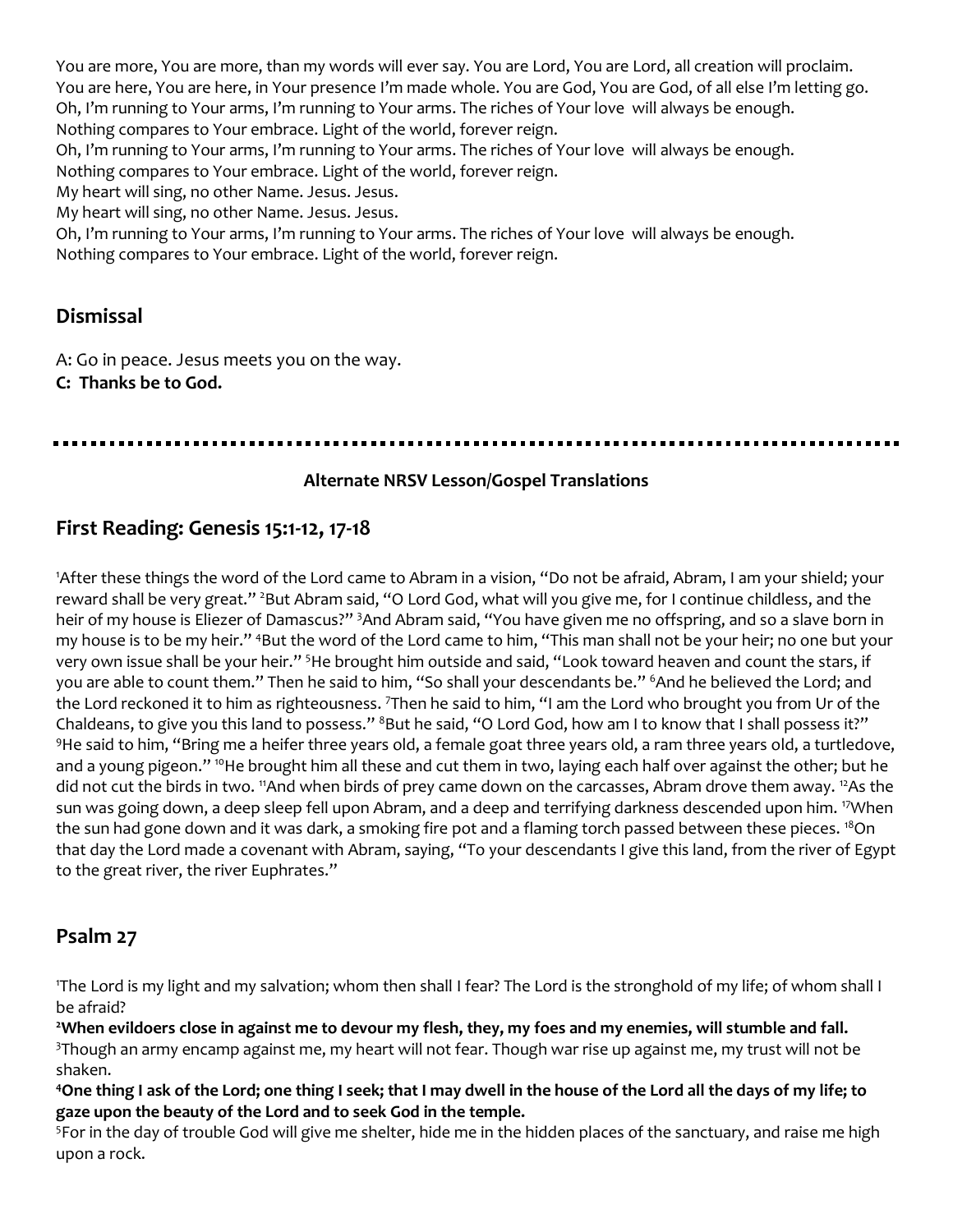### **<sup>6</sup>Even now my head is lifted up above my enemies who surround me. Therefore I will offer sacrifice in the sanctuary, sacrifices of rejoicing; I will sing and make music to the Lord.**

<sup>7</sup> Hear my voice, O Lord, when I call; have mercy on me and answer me.

**<sup>8</sup>My heart speaks your message— "Seek my face." Your face, O Lord, I will seek.**

<sup>9</sup>Hide not your face from me, turn not away from your servant in anger. Cast me not away—you have been my helper; forsake me not, O God of my salvation.

**<sup>10</sup>Though my father and my mother forsake me, the Lord will take me in.**

<sup>11</sup>Teach me your way, O Lord; lead me on a level path, because of my oppressors.

**<sup>12</sup>Subject me not to the will of my foes, for they rise up against me, false witnesses breathing violence.**

<sup>13</sup>This I believe—that I will see the goodness of the Lord in the land of the living!

**<sup>14</sup>Wait for the Lord and be strong. Take heart and wait for the Lord!**

## **Gospel: Luke 13:31-35**

31 At that very hour some Pharisees came and said to [Jesus,] "Get away from here, for Herod wants to kill you." <sup>32</sup>He said to them, "Go and tell that fox for me, 'Listen, I am casting out demons and performing cures today and tomorrow, and on the third day I finish my work. <sup>33</sup>Yet today, tomorrow, and the next day I must be on my way, because it is impossible for a prophet to be killed outside of Jerusalem.' <sup>34</sup>Jerusalem, Jerusalem, the city that kills the prophets and stones those who are sent to it! How often have I desired to gather your children together as a hen gathers her brood under her wings, and you were not willing! <sup>35</sup>See, your house is left to you. And I tell you, you will not see me until the time comes when you say, 'Blessed is the one who comes in the name of the Lord.' "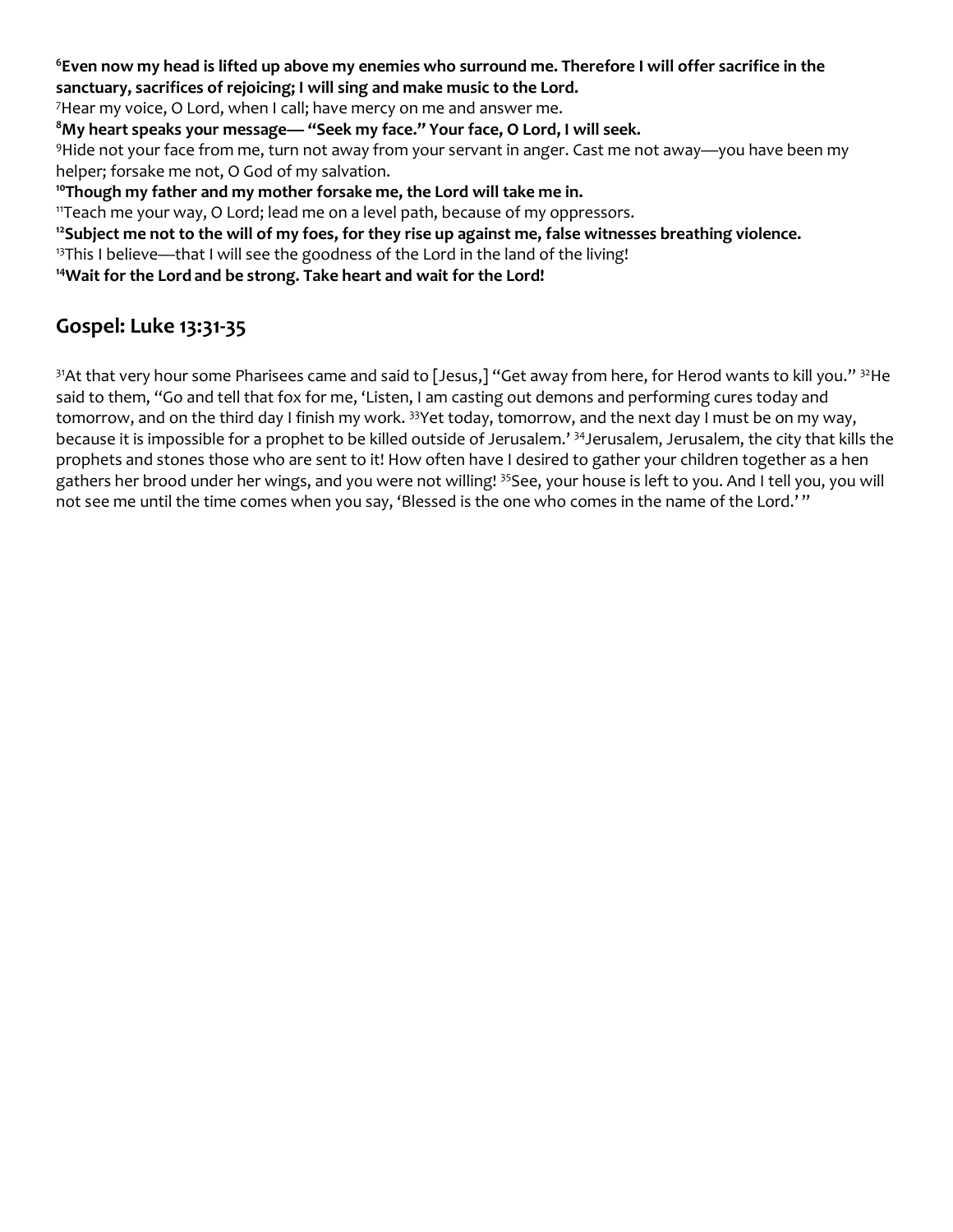

# March 13, 2022

# **HAPPY BIRTHDAY**

3/15-Jim Boyd 3/16-Edmund Mende III 3/20-Bill Springer

3/15-Ann Rundhaug 3/17-Ken Soper

### Please note the change: A COVID update from Council:

Last week, the Grand Traverse County Covid positivity dipped below the 14-day average 17.5% Covid positivity threshold set up by Council for our current precautions. Therefore, we will transition to a new worship masking standard of "masks optional for vaccinated persons and required for unvaccinated persons." This will ensure that we are doing our part to keep our parishioners and community safe. Stay safe, pray for all good things, and see you soon!

-Your Bethlehem Church Council

Lent Update: As Covid numbers seem now to be heading in an encouraging direction, we hope to ease back into Fellowship supper gatherings this Lenten season. For March 9, 16, 23, 30 and April 6th, we are planning to have a "simple soup and bread\*" dinner in the Fellowship Hall, followed by worship at 6:30. Our 1st Communion students will have class before dinner for the majority of Lent nights. Here's our schedule for each night:

5:30pm - 1st Communion Class in the Youth Room (others welcome to socialize in the Gathering Space) There will also be activities for the younger youth at 5:30pm in the Gathering Space.

### 6:00pm - "A Simple Soup\* at Six"

6:30pm - Brief Worship (Holden Evening Prayer, Taize, or Scripture with Songs and short message for approximately 30 minutes)

### Our soup each night will be served also with bread, a veggie tray, dessert, coffee and punch. \*

Our Lenten theme this year is "The Message and the Messenger" and will focus during the worship message on an eclectic mix of biblical and modern messengers of the gospel. We hope to see you then!

### Please note that the new Building and Office Hours are: 9:00am - 2:30pm, Monday - Thursday.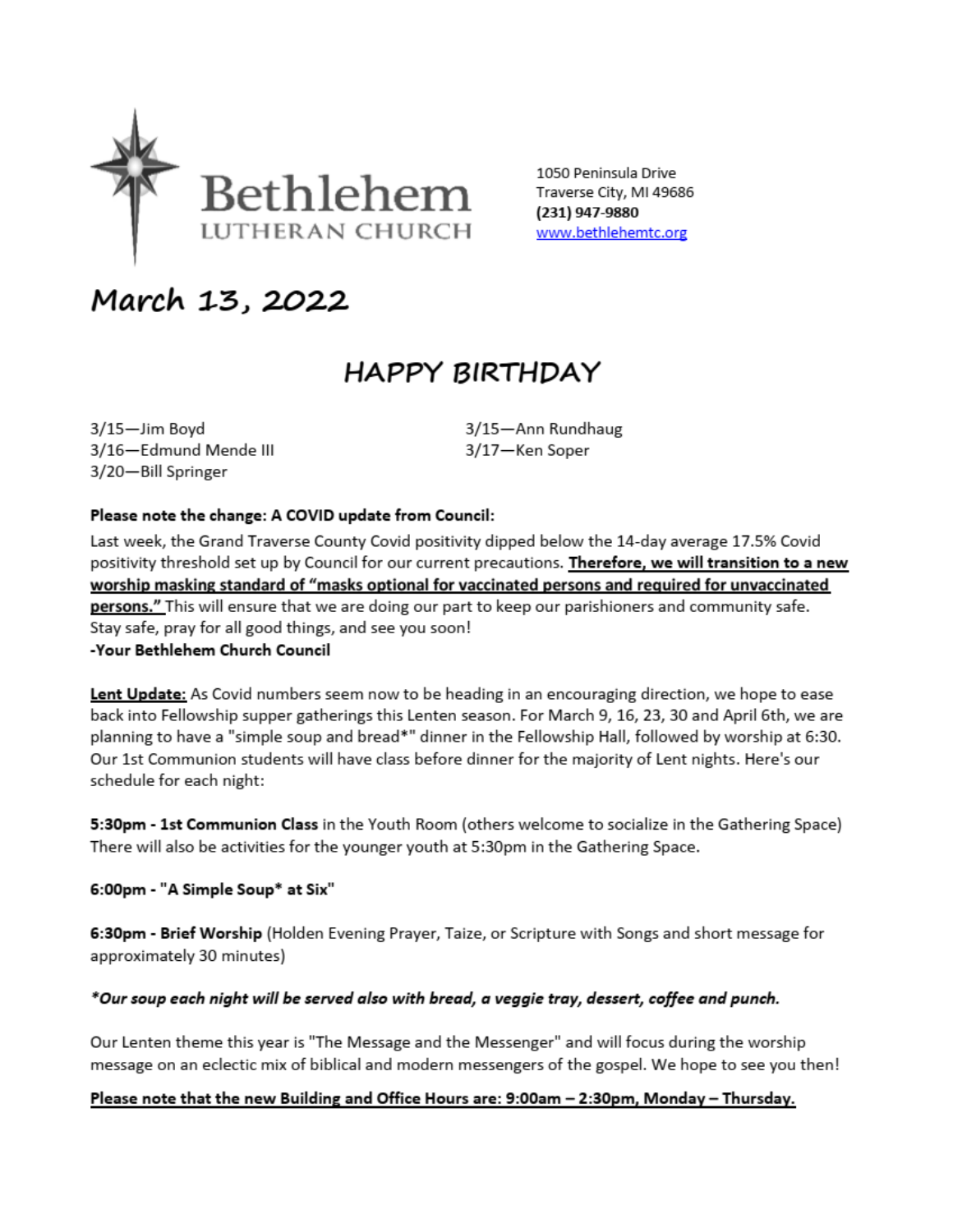Easter Flower ordering deadline has been extended to March 20<sup>th</sup>. The yellow forms are in the back of the sanctuary.

### **Prayer Requests:**

- Prayer Chain: Please contact Jan Stretlien at jstretlien@gmail.com or 231-947-3265
- Prayers read from the altar: Please call Rebecca in the church office 231-947-9880  $\bullet$

Giving Statements Available: Your individual giving statements are available in your mailbox in the Narthex. The statement covers giving from January through December 2021. Please pick them up at your convenience. To save on postage, I will mail out the ones not picked up by the end of March 2022. Thank you for your generous support for the programs and ministries of your church especially during these uncertain times. Your Bookkeeper

The March issue of the STAR is available today. For current issues of the Star, feel free to check online at www.bethlehemtc.org < About Us > "The Online Bethlehem Star" or type this URL to get these directly: http://www.bethlehemtc.org/the-bethlehem-star-newsletter.

### Due Dates for STAR/Bulletin/Screen Announcements:

STAR: The third Friday of the month sent to admin@bethlehemtc.org (Please note STAR in subject line) Bulletin/Verbal Announcements: Wednesday of the week sent to admin@bethlehemtc.org (Bulletin/Worship Folder is printed on Thursday morning.) (Please note Bulletin or Announcement in subject line)

Screen Announcements/Weekly BLC Emails: Tuesday of the week sent to annie.slabaugh@bethlehemtc.org (Annie works Sunday - Wednesday)

Monthly STAR: Thanks to all of you who have said that you will read the STAR on line or pick it up at church. Those of you who come to church, be thinking if there is any member close in your neighborhood that you could deliver their copy to them. If you have recently decided to read on line or pick-up at church please call the office and let them know.

The newest Living Lutheran magazine and the April/May/June Christ in our Home can be picked up at the welcome table on Sunday mornings, from the Shooting STAR box below the outside mailbox, or during parking lot communion.

LAUNDRY BASKET PROJECT FOR 2022: We are collecting cleaning items to be given out during the Baby Pantry here at Bethlehem. There is an example basket in the Narthex along with a list of items needed. You may fill an entire basket OR bring single items if you prefer. We would like to have baskets available beginning in March. Thank you for your participation!

Book Club: The book for the Mar. 22 book club meeting at 5:30 on ZOOM is The Handmaid's Tale by Margaret Atwood. I am assured that it is different from the TV show if you have watched that. I think it is going to take many of us out of our "comfort zone". Books from the library are in the plastic bin outside of church. Be sure to sign your name on the sheet next to the number that matches the number on your book. Below is a description of the book:

"Set in the near future, it describes life in what was once the United States, now called the Republic of Gilead, a monotheocracy that has reacted to social unrest and a sharply declining birthrate by reverting to, and going beyond, the repressive intolerance of the original Puritans. The regime takes the Book of Genesis absolutely at its word, with bizarre consequences for the women and men of its population"-

If you are not already on the email list and would like to join the discussion please send your email to Cindy Monroe at cmonroe@chartermi.net.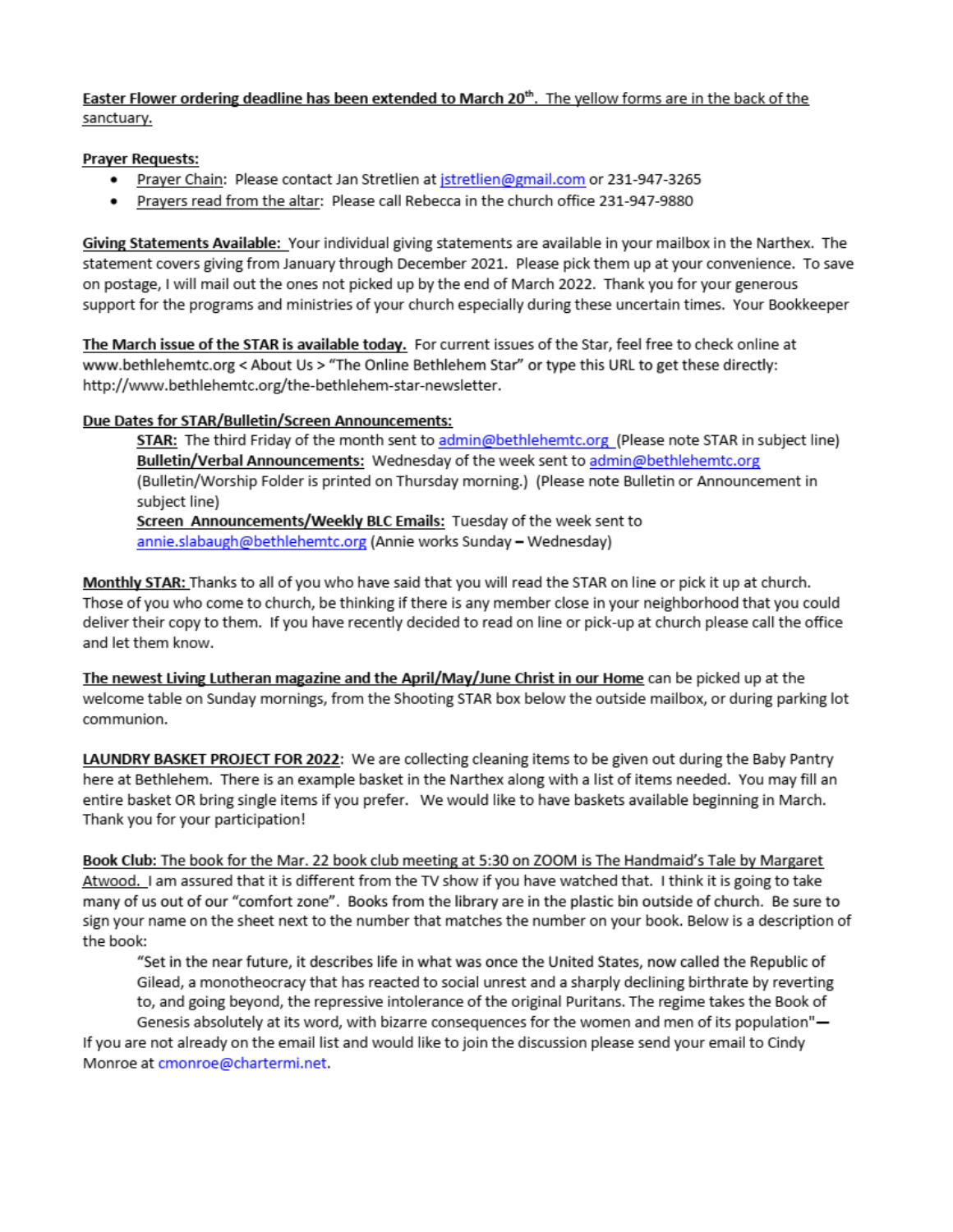FOOD PANTRY SET TO REOPEN: BLC is aiming to reopen its Food Pantry on April 3 if it appears that the temperature should be staying above freezing. Watch for the weekly email blast that week to know for sure. Be watching for special deals on staples in the coming weeks so we can refill that cabinet. Food can always be placed in the plastic bin below the tables by the mailboxes.

CHOIR NEWS: The choir hopes to continue singing one time per month on weekends when the majority of singers are in town. If you are interested, please contact Tony Bero at 231 942-1162 or bero.tony@gmail.com

Stony Lake Camp Registration is open and free to all young campers interested! The deadline has been extended indefinitely and there is still room! Please register online as soon as possible and let Annie know! The week Bethlehem Adult Leaders will be there is Week 1 (June 19 - 24) so make sure you register for that week! Reach out to Annie either after worship or at annie.slabaugh@bethlehemtc.org with any questions or concerns.

Please consider signing up for Altar Flowers for a Sunday service. While we do not have Altar Flowers during Lent, there are plenty of dates available for the rest of the year. You may use the sign-up poster in the Narthex by signing on the date you request. Then fill out a pink slip with the necessary information and place it and a check for \$40 (payable to Bethlehem Lutheran Church or BLC) in the offering plate on Sunday morning (Preferable) or during the week, in the Administration Assistant's mailbox near the church office entrance. You may select either "in honor" or "in memory" or "to celebrate". If someone has already signed on the date you would like, feel free to add your name - we welcome more than one on a Sunday.

Celebrate a new child in your life with a rose on the baptismal font! Cost \$10.00 per rose. Contact Barbara Oster at beo6475@yahoo.com or 231.668.7038.

Our blog has been renamed "Paths of Hope". Check it out on the Bethlehem website: http://www.bethlehemtc.org/new-blog-paths-of-hope.

The Wednesday morning bible study of Matthew meets from 9-11am. All are welcome. Bring your own bible. We read the bible and then talk about what we read. We say a prayer for any needs that are shared. Come. Join a fellowship. Leader is Barbara Graf.

Quilters need help! We meet on Tuesdays 9:00am-11:00am. It is not traditional quilting. We tie three layers of fabric together. The "quilts" are sent all over the world when needed by Lutheran World Relief. So if you can tie or even cut, please join us on Tuesday mornings.

"Zoom Book Study" gathering via Zoom has returned on Wednesdays at 1:30pm for the new year. Besides the thought-provoking discussions, we also have great conversation and fellowship. For this series, we have a new book, Home By Another Way by Barbara Brown Taylor. It contains sermons that walk us through the church year. The book can be ordered through Amazon - if necessary, Barbara Oster can help with ordering. Please contact Pr. Paul if you are interested in joining. We will not meet this Wednesday because of Ash Wednesday observances.

A big thank you to all who turned in Olesons receipts. We have received a check from them for \$276.88. Please continue to drop your Olesons receipts off at church..

Have something important going on at Bethlehem that you'd like others to know about? Maybe a Small Group? A Club Event? Feature it on the Screen Announcements and on our Facebook Events Page! If there is something you'd like featured or included for either Screen Announcements or Facebook Events please reach out to Annie at annie.slabaugh@bethlehemtc.org.